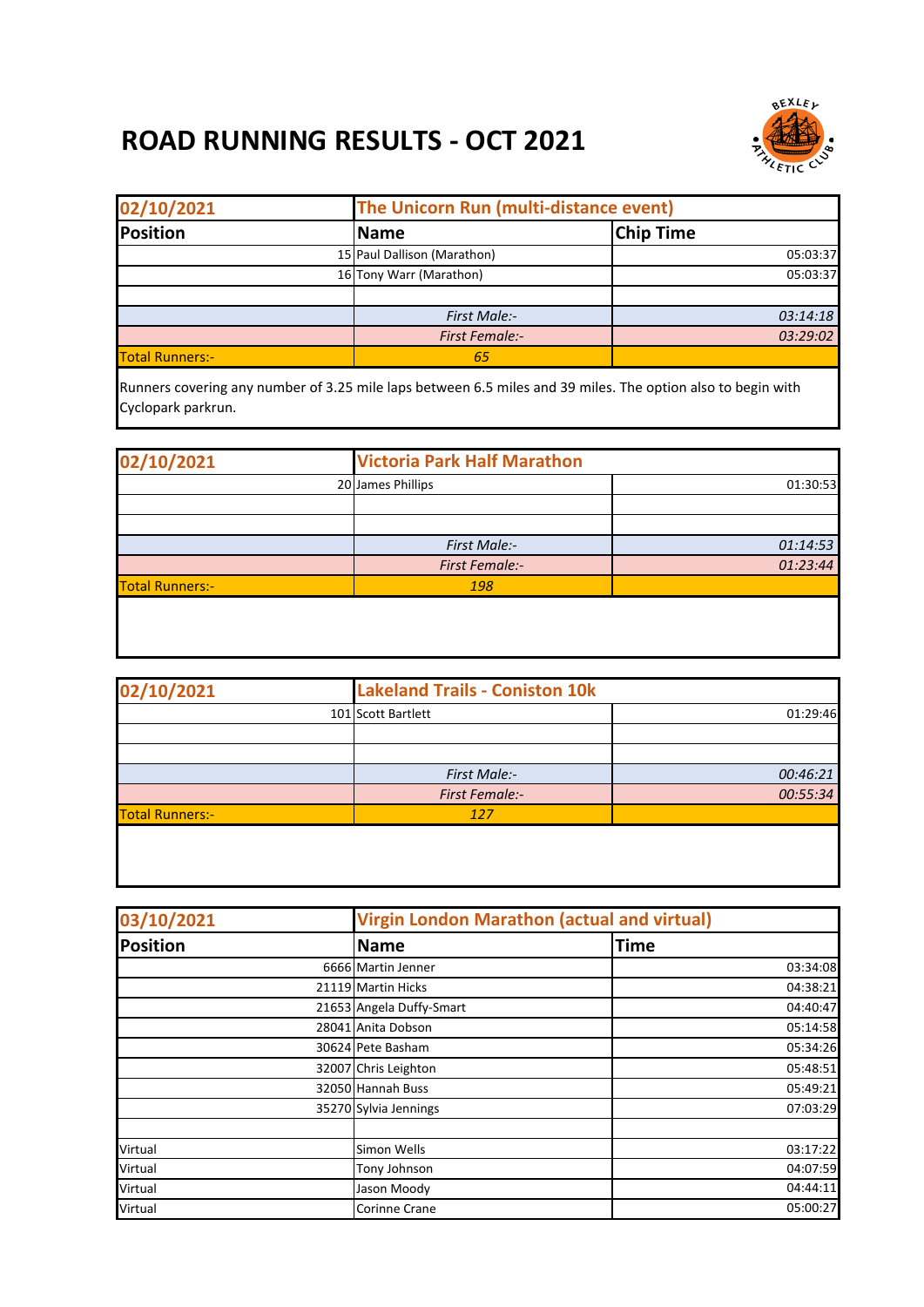| Virtual                | <b>Barry Leaf</b>     | 06:01:26 |
|------------------------|-----------------------|----------|
| Virtual                | Stephanie Ham         | 07:53:48 |
|                        |                       |          |
|                        | First Male:-          | 02:04:01 |
|                        | <b>First Female:-</b> | 02:17:43 |
| <b>Total Runners:-</b> | 41,610                |          |

THE best race in the world. For those not successful with a ballot/charity place, the option to cover 26.2 miles in their own time on the same day. Great show Team!

| 03/10/2021             | <b>Beatrix Potter Run (multi-distance event)</b> |             |  |
|------------------------|--------------------------------------------------|-------------|--|
| <b>Position</b>        | <b>Name</b>                                      | <b>Time</b> |  |
|                        | 18 Corinne Crane (Marathon)                      | 05:00:27    |  |
|                        | 35 Stephanie Ham (23 miles)                      | 06:05:10    |  |
|                        | <b>First Male:-</b>                              | 03:40:55    |  |
|                        | <b>First Female:-</b>                            | 04:17:42    |  |
| <b>Total Runners:-</b> | 61                                               |             |  |

Runners covering any number of 3.25 mile laps between 6.5 miles and 36 miles. Corrine's first marathon with company from her training and coaching partner Stephanie Ham. Well done ladies!

| 10/10/2021             | <b>Munich Marathon</b> |             |
|------------------------|------------------------|-------------|
| <b>Position</b>        | <b>Name</b>            | <b>Time</b> |
|                        | 1822 Paul Dallison     | 04:19:06    |
|                        | 1823 Pete Basham       | 04:19:07    |
|                        | 1881 Tony Warr         | 04:22:26    |
|                        | 2331 Gary Witt         | 04:59:10    |
|                        | 2387 Chris Leighton    | 05:13:38    |
|                        |                        |             |
|                        | First Male:-           | 02:18:38    |
|                        | <b>First Female:-</b>  | 02:43:11    |
| <b>Total Runners:-</b> | 2,487                  |             |

A delightfully flat 2 loop route, beginning and ending in the Olympic Stadium from the 1972 Olympics.

| 10/10/2021             | <b>Manchester Marathon</b> |             |  |
|------------------------|----------------------------|-------------|--|
| <b>Position</b>        | <b>Name</b>                | <b>Time</b> |  |
|                        | 243 Thomas Wright          | 02:53:20    |  |
|                        | 3870 Tony Johnson          | 03:48:32    |  |
|                        |                            |             |  |
|                        | First Male:-               | 02:18:26    |  |
|                        | <b>First Female:-</b>      | 02:40:17    |  |
| <b>Total Runners:-</b> | 13,468                     |             |  |

| 10/10/2021 |  | <b>Petts Wood 10k</b> |             |
|------------|--|-----------------------|-------------|
| Position   |  | <b>Name</b>           | <b>Time</b> |
|            |  | 186 Jim Faulkner      | 00:50:39    |
|            |  |                       |             |
|            |  | First Male:-          | 00:33:43    |